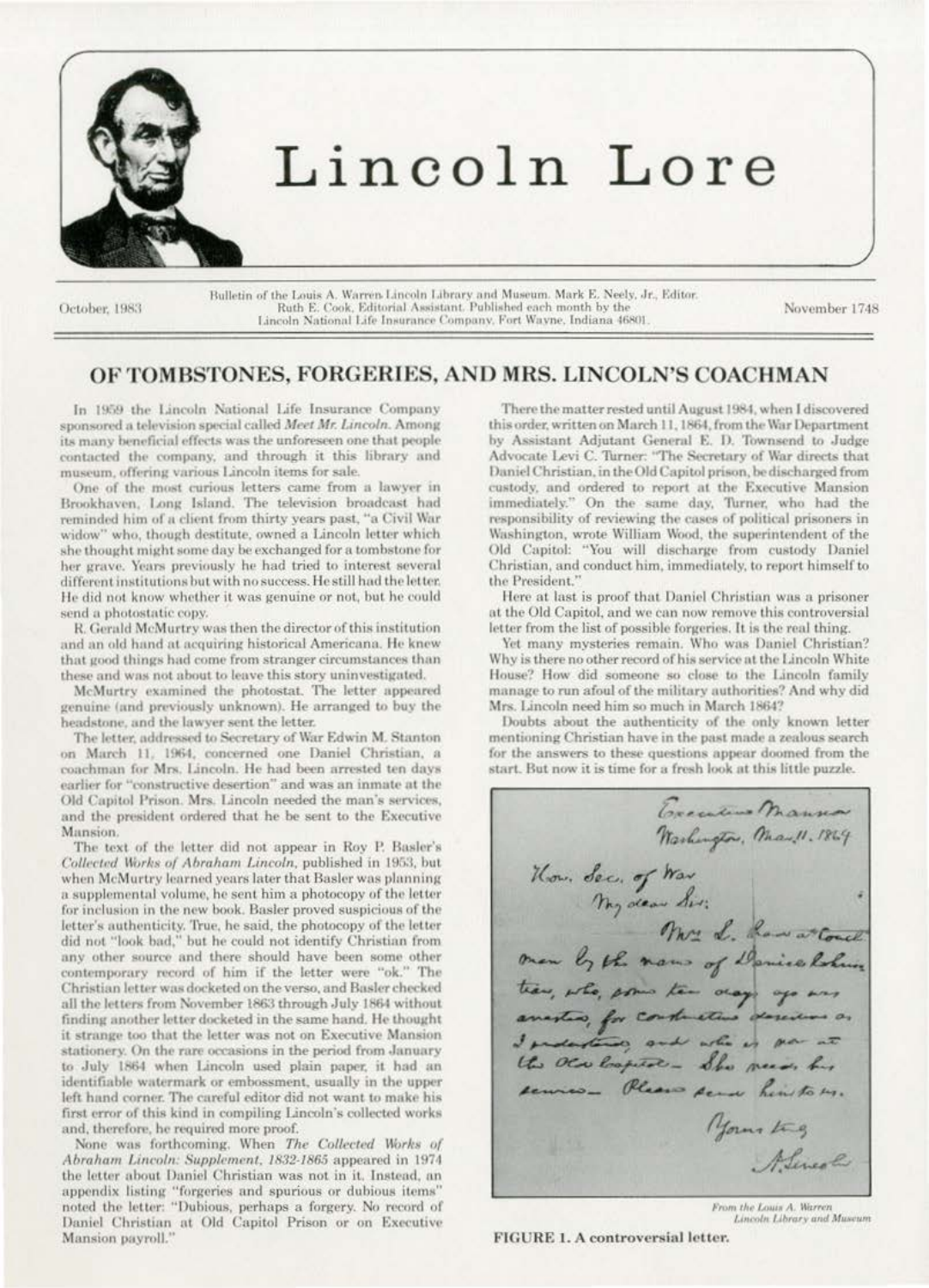#### THE CASE OF ALEXANDER NORTON **An Unpublished Lincoln Endorsement**

On June 13, 1864. President Abraham Lincoln spent the day in his office handling routine administration. He agreed to travel to Philadelphia later in the week to attend the Great Central Fair of the United States Sanitary Commission. He signed a convention between the United States and Colombia and sent it to the Senate for ratification. He also sent, in compliance with a senate resolution, a report by Secretary of War Edwin M. Stanton on the case of William Yocum, convicted of kidnapping a "contraband" black at Cairo, Illinois, and giving him to a slave dealer to be returned to a loyal master. Lincoln had pardoned Yocum against the recommendation of Stanton on the grounds that (1) the act had made illegal only shortly before Yocum committed it (albeit in secret) and (2) that it was a rare occurence and further punishment seemed unnecessary to discourage others from committing the crime. Influential Kentuckians had pleaded Yocum's case with Lincoln.

The president dispatched another unpleasant problem related to the Border States and slavery. General Lew Wallace, commanding the Middle Department (which included Maryland) had recently helped steer that state skillfully and unobtrusively through elections which abolished slavery. He later issued sweeping general orders which, among other things, confiscated the income from Maryland property, real and personal, owned by persons who had left the state for the Confederacy or by persons who were residents of the Confederate states. This included the income from slaves.

Attorney General Edward Bates grew quite excited about this and two days earlier had told Lincoln that Wallace's orders "were not only without law, but flatly against law and against<br>his (the president's) orders." Wallace's defense of the offensive orders was, in Bates's estimation, "most absurd." The general was "assuming arbitrary and illegal powers, without a pretence of military necessity," and these acts of confiscation conflicted with the Attorney General's jurisdiction over such matters. Bates said he would protect himself and his office, and, if Wallace were not stopped, Bates would "leave of record, in the office" a "solemn protest against the military usurpation." On the 13th Lincoln saw Bates again and told him that Secretary of War Edwin M. Stanton would revoke Wallace's orders "on the ground (not touching the legal merits of the question) that they relate to a subject about which the Genl. ought not to give any order, without consulting the head of the Dept.

Recruiting black soldiers in Kentucky had led to reports that recruiters were seizing Negroes near Henderson and carrying them off against their will. Lincoln asked General Lorenzo Thomas to investigate and see to it "that the making soldiers unnecessary provocation and irritation be avoided."  $\frac{1}{2}$  Lincoln also wrote under the strategies of the strategies of the strategies of the strategies of the strategies of the strategies of the strategies of the stra

Lincoln also wrote a note for a lady who wished to see the Secretary of the Navy, ordered the release of a prisoner of war who was the son of a man who called on Lincoln that day, urged the promotion of a general championed by a Wisconsin politician, and returned without action the records in the case of a man dismissed from military service by a court martial. The president also took time to write sculptor John Rogers acknowledging receipt of a copy of his piece of parlor statuary representing a Union soldier aided by an escaped slave in a Southern swamp. Lincoln found it "very pretty and suggestive" but characteristically said that he could "not pretend to be a judge in such matters."

One other piece of business attended to by the busy president that day has just now come to light. He ordered the release of a prisoner named Alexander Norton: "Let Capt. Norton take the oath on the terms & conditions which may be directed by the Secretary of War.

Norton was one of those strange adventurers who often wound up in Northern military prisons during the Civil War. About six weeks before New Orleans fell to Federal forces, Norton left to protect his interest in two steamers on the Red River. He apparently had charge of one of them and, by his own admission to the president, carried cattle to Confederate forces at Vicksburg and above. The Confederates sometimes took the boats for their own use, Norton said to explain his



From the Louis A. Warren Lincoln Library and Museum

#### FIGURE 2. General George Stoneman.

presence with rebel forces, and he sometimes went with his boat to protect his interests as much as possible. The boats were eventually sold to private parties, and Norton's vessel eventually became a Confederate gunboat.

Norton then went to Houston and from there to Mexico and eventually to Havana. He arrived in New York in the spring of 1864, having come North, he pleaded, "with the sole intent and purpose of availing myself of the President's Proclamation of Amnesty, and taking the oath of allegiance to the U.S. in virtue thereof." His sympathies, he insisted, had "always ... been for the Union." Lincoln must have believed him, for he allowed him to take the oath. By going directly to the War Department, Captain Norton apparently avoided arrest and incarceration in Old Capitol Prison.

#### THE CASE OF WILLIAM H. WONDERLY **An Unpublished Lincoln Endorsement**

On January 14, 1864, President Abraham Lincoln was in his White House office tending to routine business. He approved an act of Congress. He had an interview with Thomas Stackpole, who was on the White House staff when Lincoln assumed office. Stackpole had worked in the Executive Mansion since President Franklin Pierce brought him down from New Hampshire. Now he wanted to go into the oyster business. Lincoln thought him "a straight, energetic man," and wrote him a letter of introduction to General Benjamin F. Butler to aid his enterprise. Lincoln also sent Episcopal Bishop Charles P. McIlvaine two autographs requested in the bishop's letter bearing greetings for the New Year.

A lady named Weirman wanted employment and Lincoln gave her a letter endorsing her "to any Head of a Department or Bureau who can give it to her." Michigan Representative John S. Driggs was "very anxious" that one Ira F. Payson be appointed an Assistant Quarter-Master. Lincoln wrote an endorsement to Secretary of War Edwin M. Stanton on the congressman's letter urging that the appointment be made if there were a vacancy. The President sent Stanton the papers involved in a recommendation that three Iowans be appointed generals and asked in turn to see a petition from the West Virginia legislature "asking to have (Major) Gen. (Franz) Sigel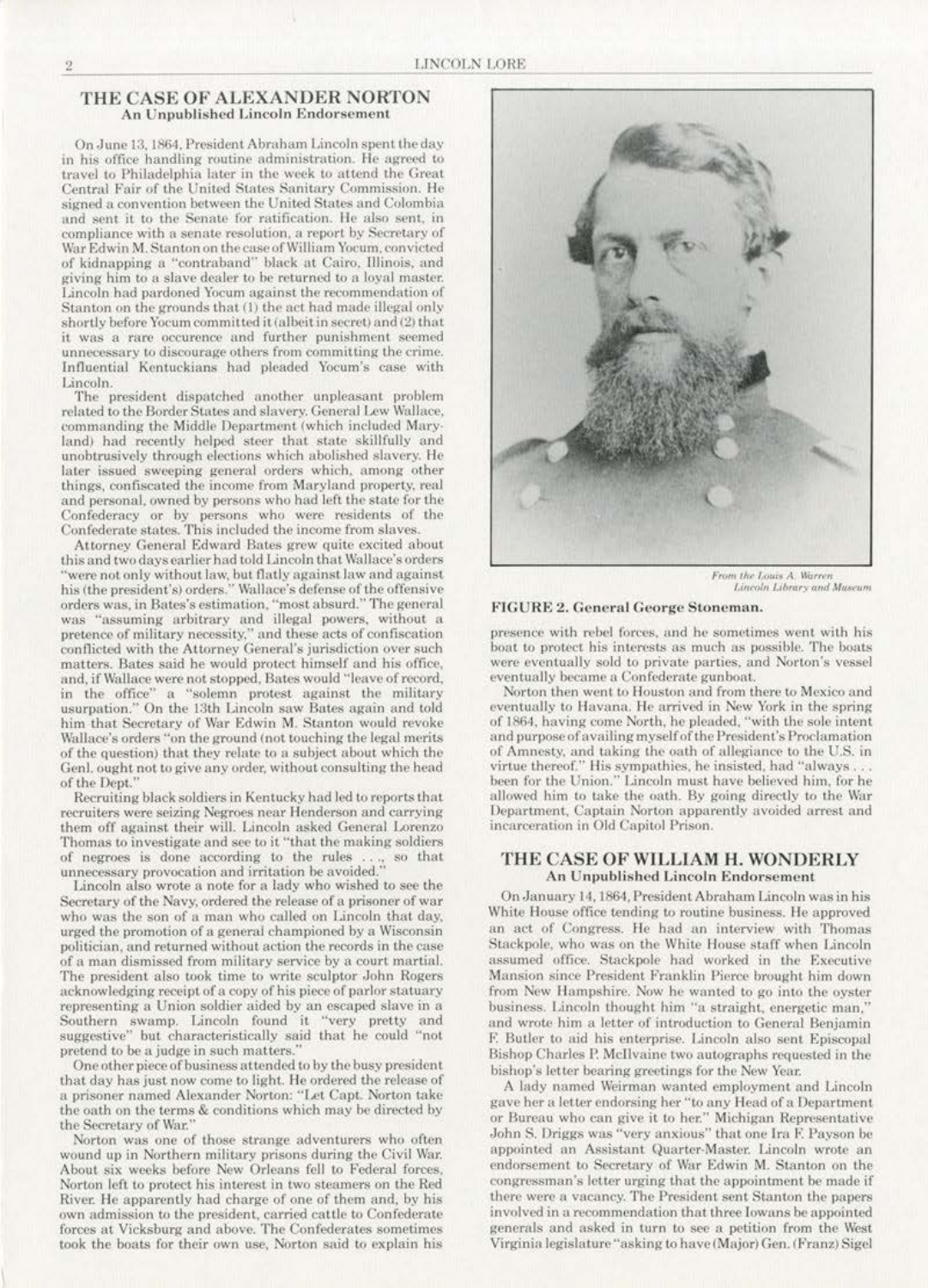put in command there." Lincoln sent Attorney General Edward Bates, for filing, papers recommending a person to fill a federal judgeship in Indiana. He told the Attorney General that other powerful Indiana politicians had expressed their approval of the man recommended in the papers to be filed.

Lincoln issued several pardons on that day. He suspended execution of the death sentence in the case of a Michigan volunteer soldier named Allen G. Maxson. Kentucky Representative Brutus J. Clay came to Lincoln's office with the mother of a nineteen year old boy who was a prisoner of war in Illinois. Lincoln let the boy be discharged. Another man was pardoned after having served part of his sentence.

The President issued one other pardon that day. The man pardoned was a cavalryman named William H. Wonderly. The reason for the pardon is fairly clear: General George Stoneman recommended the pardon even though he knew little of the facts in the case. But Wonderly had served with Stoneman before the war and, Stoneman wrote, "has I believe served in various capacities since the breaking out of the Rebellion creditably to himself and I would recommend him to the President as a fit subject for executive clemency. He is a young man of good habits, or was when I knew him-and I feel an interest in his case-and hope he will be pardoned." Because of Stoneman's request, Judge Advocate Levi C. Turner, who investigated military arrests for the War Department, sent the papers on Wonderly's case to Lincoln. "Pardon is granted in this case," the President wrote in small letters on the back of one of the papers.

Stoneman was a high-ranking Union officer and his word may have sufficed without further investigation to cause Lincoln, who was generally disposed toward leniency in soldiers' cases, to let the man go. But, if the President bothered to read the letter Wonderly wrote to explain his own case, he was treated to quite an adventurous tale.

For a young man of "good habits," Wonderly had a wondrous penchant for getting into scrapes, and one cannot help concluding from reading his record that what passed for good habits in the United States cavalry was markedly different from the good habits normally expected in a Victorian parlor. William H. Wonderly first enlisted in the Army on August 11, 1856, in Philadelphia. He was sent to Stoneman's company, then serving in Texas against the Comanche Indians. He served there until July 28, 1860, when he gained permission to visit Zionsville, Texas, for three days. The town was apparently on the Rio Grande River, and on the second day of his three-day pass, Wonderly went to a "fandango" at a Mexican ranchero. There he got into a fight with some Texas Rangers, was arrested, and was charged with shooting the rangers. He escaped the next day and reached Goliad, Texas. He remained there under an alias until March 1861 when he went to Port Laraca and sailed on a lumber schooner for Galveston. He was arrested again, perhaps because of his Union sympathies or affiliations, and given twenty-four hours to leave the port. The next day he went as a sailor on a voyage to Philadelphia. He drilled a company of cavalry a while and, about mid-June went to Washington D.C. He was then appointed Second Lieutenant in Harlan's independent cavalry, but when he explained that he had been a deserter, the colonel of the unit said he would have to give up his commission and serve out his term as a private. This Wonderly agreed to do, but he asked for a transfer. It was granted and he went to the Fourth Pennsylvania Cavalry. In September he was appointed sergeant major. The following March he became second lieutenant in the Fifth Pennsylvania Cavalry.

Wonderly was obviously a good soldier. Pennsylvania Governor Phillip Curtin commissioned him second lieutenant for meritorious conduct, and Wonderly served as General W. H. Smith's escort throughout the Peninsula campaign of 1862. He resigned at Harrison's Landing, Virginia, on August 11, 1862. He then undertook to organize a company for a colonel, investing his life's savings of \$600 in the enterprise. Success would have meant a commission, but the effort failed. Without money or rank or position Wonderly found employment in the Quarter-Master's Department until Robert E. Lee invaded the

North in 1863. Wonderly went to Washington and enlisted as a private in Colonel Baker's Mounted Rangers on June 14, 1863. He eventually became second lieutenant again and was at least twice mentioned in dispatches for meritorious conduct. On January 1, 1864, Wonderly's past caught up with him and he was arrested while on duty in Washington.

General Stoneman, Wonderly's excellent combat record, and Lincoln's merciful heart saved him.

## **PROFESSOR KLEMENT REPLIES**

Professor Frank Klement responded to Lincoln Lore Number 1741 (March, 1983), which dealt with "the embarrassing case of Dr. Blanchard," as follows:

Since neither my copperhead book nor my Vallandigham book make mention of Dr. Blanchard and his arrest, we turn to my article ("Copperhead Secret Societies in Illinois during the Civil War") which appeared in the Summer, 1955, issue of the Journal of the Illinois State Historical Society. On page 161 I state that those arrested by U.S. Marshal David L. Phillips "denied links with subversive societies" and I quote Blanchard's two-sentence refutation.

I have before me my impressive stack of notes from the Baker-Turner Papers. My evidence for Blanchard's arrest was Phillip's undated report to Secretary of War Edwin M. Stanton (Item 142, Vol. III of the Baker-Turner Papers). My source for Blanchard's two-sentence quotation is mentioned in footnote No. 26 of the article mentioned above; the source is cited as "Blanchard's statement (n.d.) with Phillips' report of Sept. 4, 1862, *ibid."* Let me state, unequivocally, that my sources for my statements were items in the Baker-Turner Papers, not the Blanchard sketch in Marshall's American Bastile.

My thesis dealt with the "nearly forty" arrests made and their relationship to Golden Circle rumors. It was not my place or intention to discuss when and where Blanchard was arrested, where he was confined and how he was treated, nor when and why he was eventually released. In other words, to have introduced Logan's letter and Lincoln's role in Blanchard's release would have digressed from my theme. So your suppositions on why I "excluded mention" of them is also incorrect.

I believe Logan's letter relevant to the topic "Arbitrary Arrests in Illinois in 1862"-but that was not my topic and to have dealt with it would have been to digress.

Professor Klement petitioned to open the now famous Turner-Baker Papers and was the first scholar to use them. His was the pioneering archival research on the question of arbitrary arrests, and his interest, as the above reply shows, continues. Even now, he is at work on another book on the subject of secret societies, soon to be published by Louisiana **State University Press.** 

## **MCMURTRY LECTURES AVAILABLE**

Each May, the Louis A. Warren Library and Museum invites an outstanding authority on Lincoln to Fort Wayne to deliver a lecture. The lecture honors R. Gerald McMurtry, the second director of the institution. The lectures are published later in the year of their delivery. Copies of some R. Gerald McMurtry Lectures are still available upon request. They include the following:

Don E. Fehrenbacher, The Minor Affair: An Adventure in Forgery and Detection (1979)

Harold M. Hyman, Lincoln's Reconstruction: Neither Failure of Vision nor Vision of Failure (1980)

Robert V. Bruce, Lincoln and the Riddle of Death (1981)

Stephen B. Oates, Builders of the Dream: Abraham Lincoln and Martin Luther King, Jr. (1982)